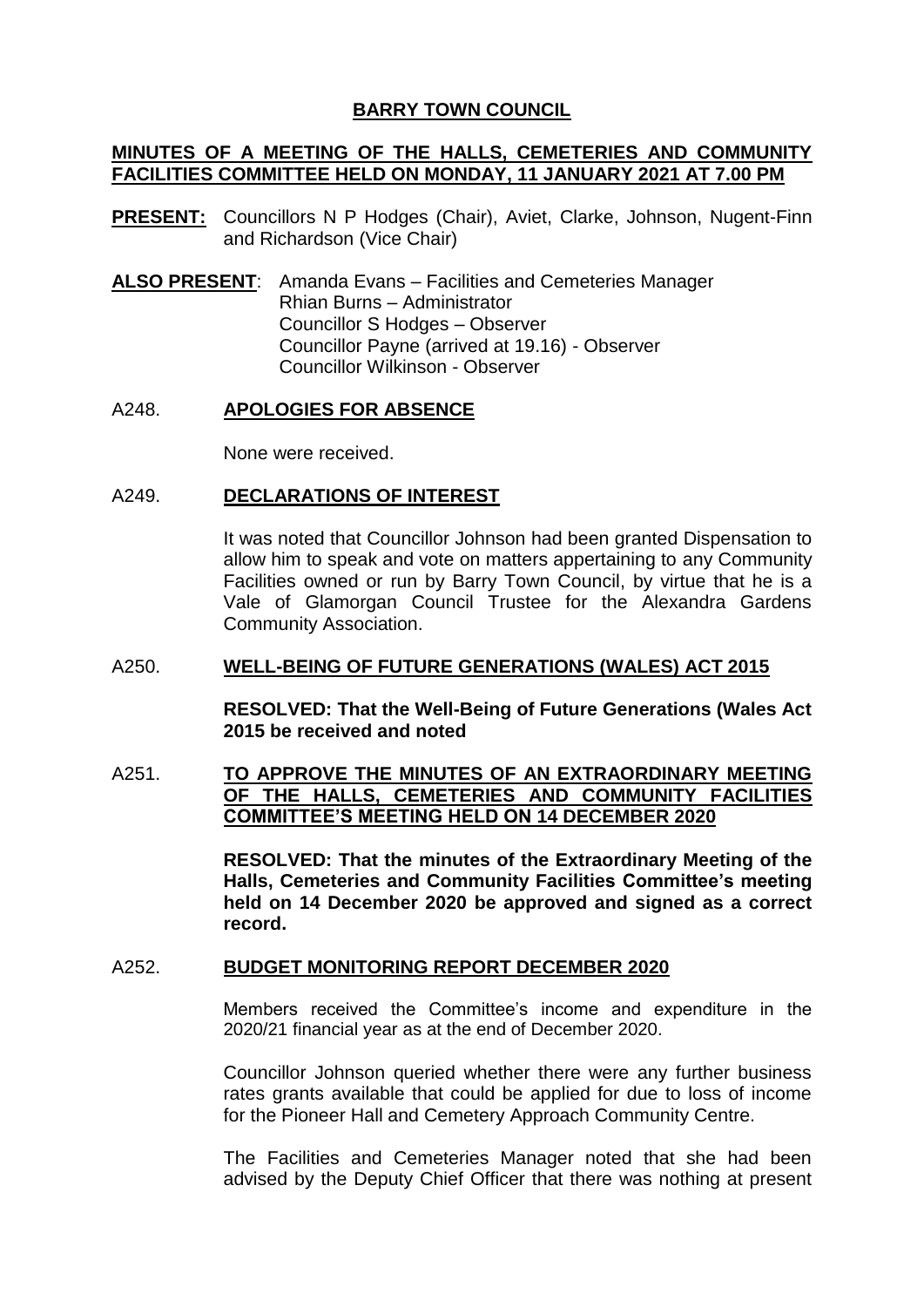but that Members would be informed by email if any grants were to become available.

**RESOLVED: That the budget monitoring report for December 2020 be received, noting the projected net overspend (deficit for the year) of £20,720 in 2020/21.**

#### A253. **HALLS UPDATE**

The Facilities and Cemeteries Manager advised that she had secured funding from the Vale of Glamorgan Council for play equipment to be installed around the Cemetery Approach Community Centre.

Members advised that this had been raised previously and that it had been agreed by committee members that the Cemetery Approach Gardens were not an appropriate area for play equipment due to the proximity to the Cemetery. Members agreed that the Chair would discuss proposals for equipment with the Facilities and Cemeteries Manager to agree a way forward.

The Facilities and Cemeteries Manager also advised that the Welsh Government Guidelines regarding community buildings were being closely monitored and adhered to.

# **RESOLVED:**

- **1. That the verbal update be received and noted.**
- **2. That the Chair meet with the Facilities and Cemeteries Manager to discuss what equipment would be suitable for the Cemetery Approach Gardens.**

#### A 254. **CEMETERIES UPDATE**

The Facilities and Cemeteries Manager noted that the number of burials being carried out at Merthyr Dyfan and Porthkerry Cemeteries was consistent with previous years and that there was no increase due to the Coronavirus pandemic.

She advised members that one of the Trainee Cemetery Operatives had left on Friday 8 January 2020 and that recruitment for a new trainee would begin shortly.

The Facilities and Cemeteries Manager noted that a new butterfly garden had been installed at Merthyr Dyfan Cemetery which, it was hoped, would improve the biodiversity of the site.

The Facilities and Cemeteries Manager advised that a number of requests had been received from residents of the White Farm housing estate, neighbouring Merthyr Dyfan Cemetery, for pruning to be carried out on trees situated within the cemetery. The Facilities and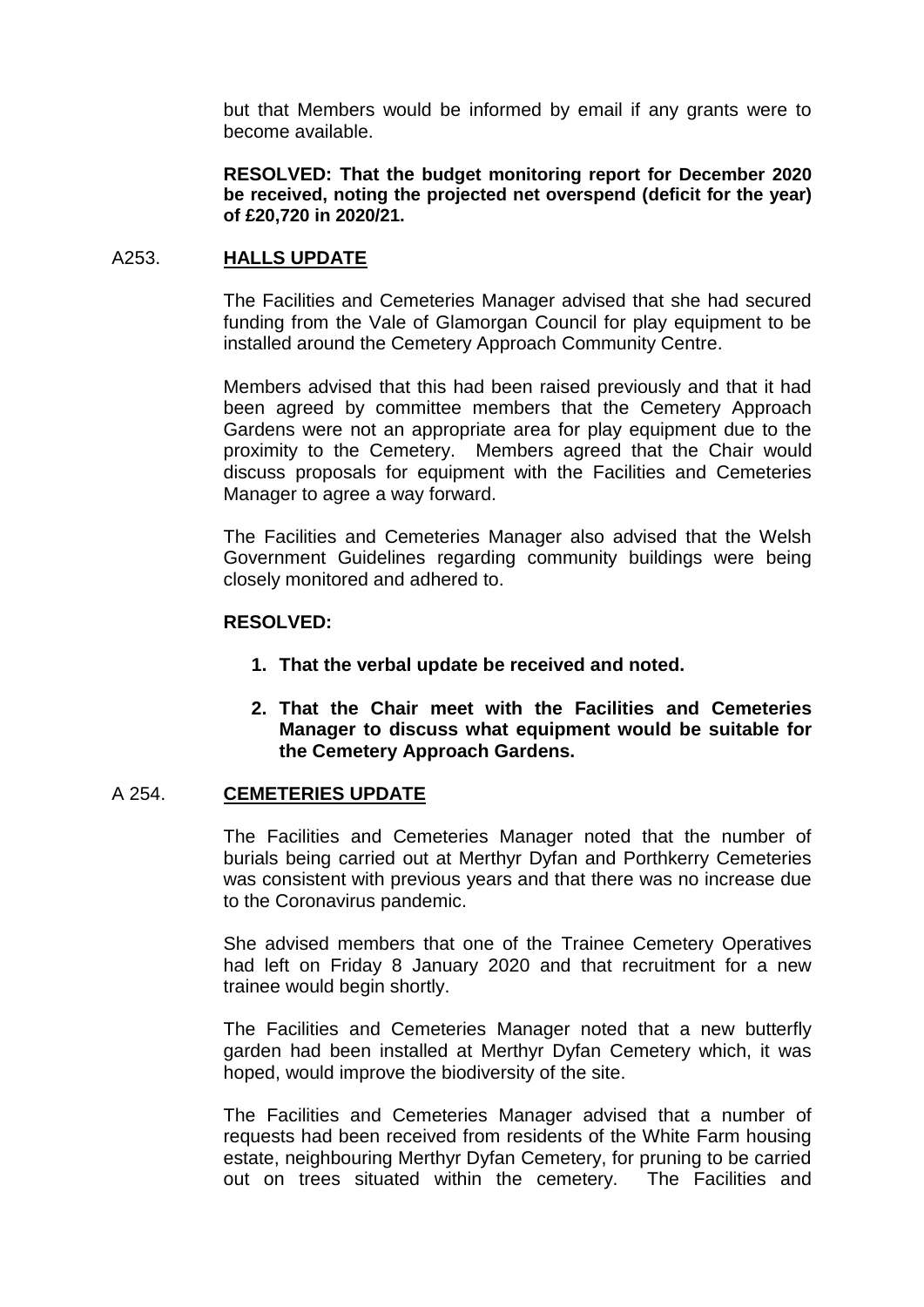Cemeteries Manager noted that she felt it would be beneficial to put together an information leaflet to distribute to residents outlining the Council's obligations regarding the maintenance of trees on Council property in order that it is clear what requests should be fulfilled.

The Facilities and Cemeteries Manager advised that any issues relating to the Health and Safety of trees within the Cemetery boundary were dealt with immediately but that the requests received had been for trees to be pruned to provide more light to resident's garden.

Members agreed that it would be useful for a leaflet to be drafted outlining the Councils position. They also requested the Facilities and Cemeteries Manager report of the scale and type of requests at the next meeting of the Halls, Cemeteries and Community Facilities Committee meeting.

### **RESOLVED:**

- **1. That the verbal update be received and noted.**
- **2. That the Facilities and Cemeteries Manager draft a leaflet to be distributed to neighbouring residents outlining the Council's obligations with regard to trees within the Cemetery boundary.**
- **3. That a report be provided at the meeting of the Halls, Cemeteries and Community Facilities Committee meeting to be held on Monday 8 March 2021.**

#### A 255. **TRANSFER OF EXCLUSIVE RIGHT OF BURIAL (1194 - 1211 INCLUSIVE)**

**RESOLVED: That in accordance with Standing Order 27(a), authority be given for the Council's Common Seal to be applied to Transfer Deeds numbered 1194 - 1211 inclusive, granting the transfer of Exclusive Right of Burial to those named on each transfer request.** 

# A 256. **GRANTS OF EXCLUSIVE RIGHT OF BURIAL (13780 - 13787 INCLUSIVE)**

**RESOLVED: That in accordance with Standing Order 27(a), authority be given for the Council's Common Seal to be applied to Deeds of Exclusive Right of Burial numbered 13780 - 13787 inclusive, granting the Exclusive Right of Burial to those named.** 

### A 257. **DATE OF NEXT MEETING**

**RESOLVED: The next meeting of the Halls, Cemeteries & Community Facilities Committee is scheduled for 8 March 2021.**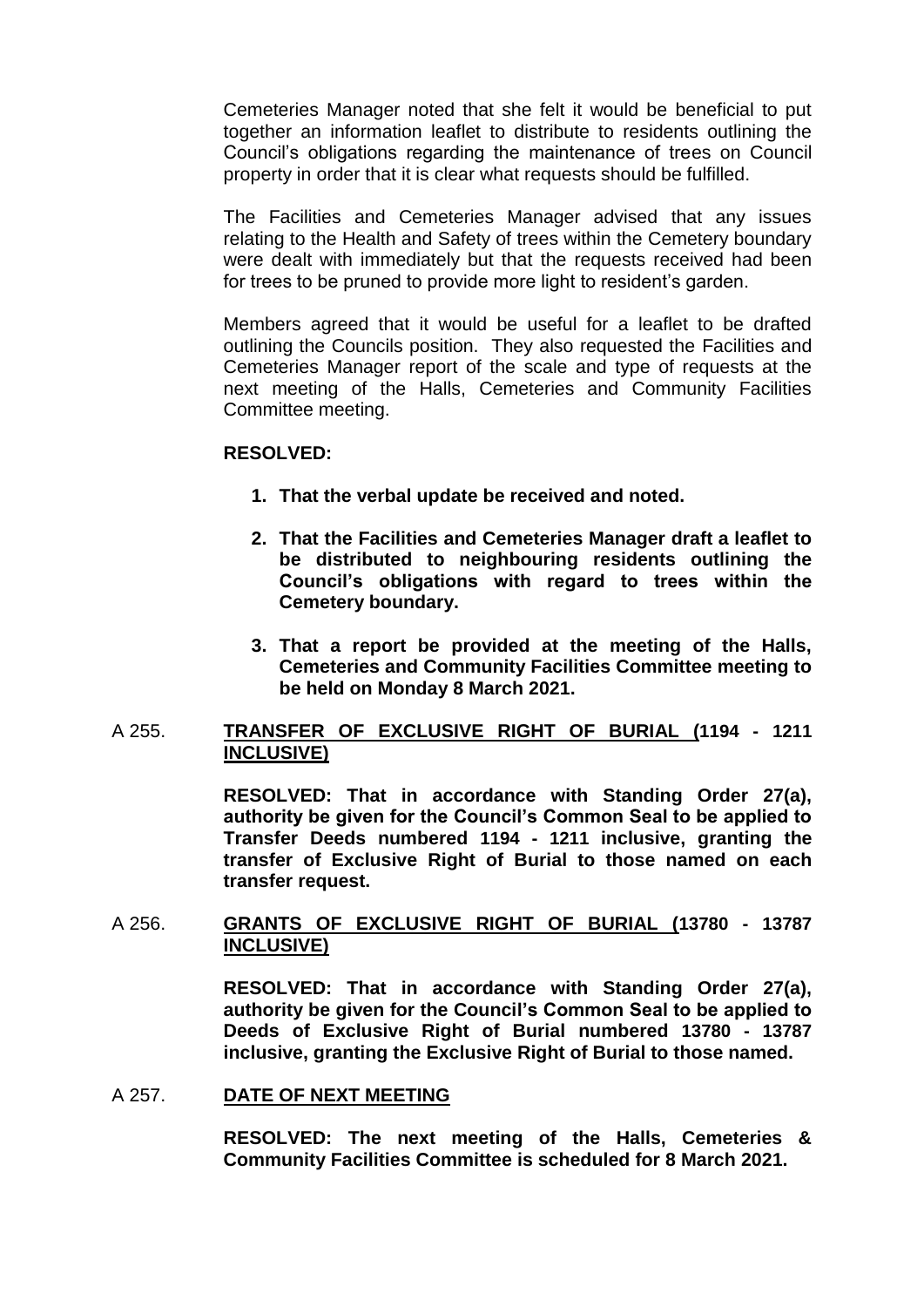# A 258. **EXCLUSION OF THE PRESS AND PUBLIC**

**RESOLVED: In accordance with section 1(2) of the Public Bodies (Admission to Meetings) Act 1960, in view of the confidential nature of the business about to be transacted, it is advisable in the public interest that the press and public are excluded from the remainder of the meeting.**

### A259. **GRAVE MATTERS**

Members received a report as requested from the extraordinary meeting held on 14 December 2020. The Facilities and Cemeteries Manager advised Members that she had received feedback from One Voice Wales, the ICCM and other local burial authorities.

A detailed discussion took place where Members raised a number of concerns. It was suggested that Barry Town Council could offer enhanced grave maintenance work and the Facilities and Cemeteries Manager was requested to investigate the feasibility of such a scheme.

Members determined that following this, it may be necessary to develop a policy regarding third party contractors undertaking work in the cemetery in conjunction with the Finance, Policy and General Purposes Committee Members.

#### **RESOLVED:**

- **1. That the Facilities and Cemeteries Manager investigate the feasibility of an 'in–house' enhanced grave maintenance scheme to be carried out by Barry Town Council staff.**
- **2. That a report be submitted to the next meeting of the Halls, Cemeteries and Community Facilities Committee meeting to be held on Monday 8 March 2021.**
- **3. That the ban on the use of power tool by members of the public (or those contracted by members of the public) at Merthyr Dyfan and Porthkerry Cemeteries be upheld.**

#### A260. **TREES**

Members received an update on the proposed tree works to take place at Merthyr Dyfan Cemetery.

#### **RESOLVED:**

- **1. That the report be received and noted.**
- **2. That a virement in the sum of £2,445 be made from the Cemetery Improvement Reserve to the Special**